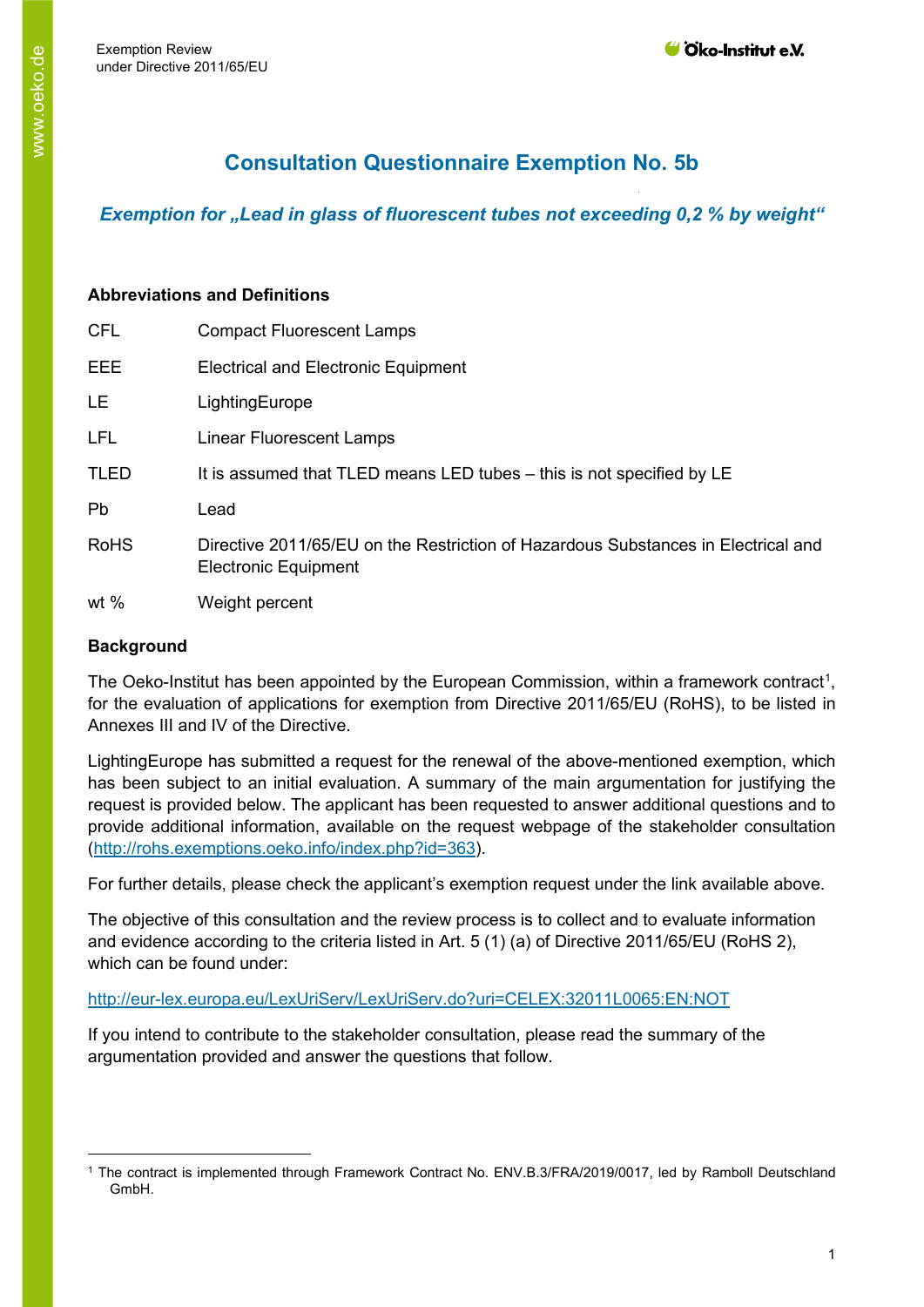# **1. Summary of argumentation of applicant on the justification of the exemption**

## **1.1. Background**

The current Formulation of exemption 5(b) in Annex III of the RoHS Directive is:

#### "*Lead in glass of fluorescent tubes not exceeding 0,2 % by weight*"

In 2015-2016, Oeko-Institut performed an assessment of exemption 5(b), initiated through the submission of a request for the renewal of the exemption by LightingEurope. The study (Gensch et al. 2016) recommended the renewal of this exemption for five years until 21 July 2021, with the same wording:

#### *"Lead in glass of fluorescent tubes not exceeding 0,2 % by weight"*

The revision of Annex III in relation to this exemption is still pending.

In January 2020, LightingEurope (2020) submitted a new application for the renewal of this exemption. LightingEurope requests the renewal of Ex. 5(b) for an additional 5 years, but proposes the following wording, with a view to extending the scope of the exemption:

"*Lead in glass of fluorescent tubes and LED retrofit tubes (glass in lighting equipment) not exceeding 0.2 % by weight*".

#### **1.1.1. Scope of the requested amendment**

LightingEurope (2021) was asked to clarify for what equipment the extension of scope of the exemption is required. In this regard, LightingEurope states that the term "lighting equipment" of Annex I of the RoHS Directive covers products falling in Category 5. LightingEurope requests the exemption for lamps used in Category 5 EEE e.g. luminaires. "The exemption is intended for products and components (e.g. lamps) using soda lime glass as a material, using during the production process a fraction of recycled glass stream on top of virgin minerals". LightingEurope considers the following lighting equipment, where lead is not intentionally added, to be included:

- Glass in LED lamps where recycled glass can be used to increase resource efficiency;
- Glass in luminaires containing fixed installed LED modules, replacing luminaires for fluorescent lamps, where recycled glass can be used to increase resource efficiency.

According to LightingEurope (2021), glass is used as a functional or decorative material in many luminaires, irrespective whether it is used stand-alone (Cat. 5) or as part of a Cat 1-11 products, e.g. in a kitchen hood.

#### **1.1.2. Volume of lead to be placed on the EU market through the exemption**

To estimate the amount of Pb to be placed on the EU market through this exemption, LightingEurope (2020) assumes an average Pb content of 500 ppm resulting from the recycled glass of old lamps. In 2022, 150 million fluorescent lamps will be placed on the EU-28 market per annum and about 50 million LED replacement lamps<sup>[2](#page-1-0)</sup>, with an average weight of 0.1 kg per lamp, of which the glass accounts for ca. 75 wt % (weight percent) per lamp "*= 50.000 tons; hereof 0.05/0.2% lead*". It is roughly estimated that 8 tons of lead would enter the EU-28 market bound in lamp glass with 30 tons

<span id="page-1-0"></span><sup>2</sup> LightingEurope (2020) reference the VHK 2018 MELISA Model for this data.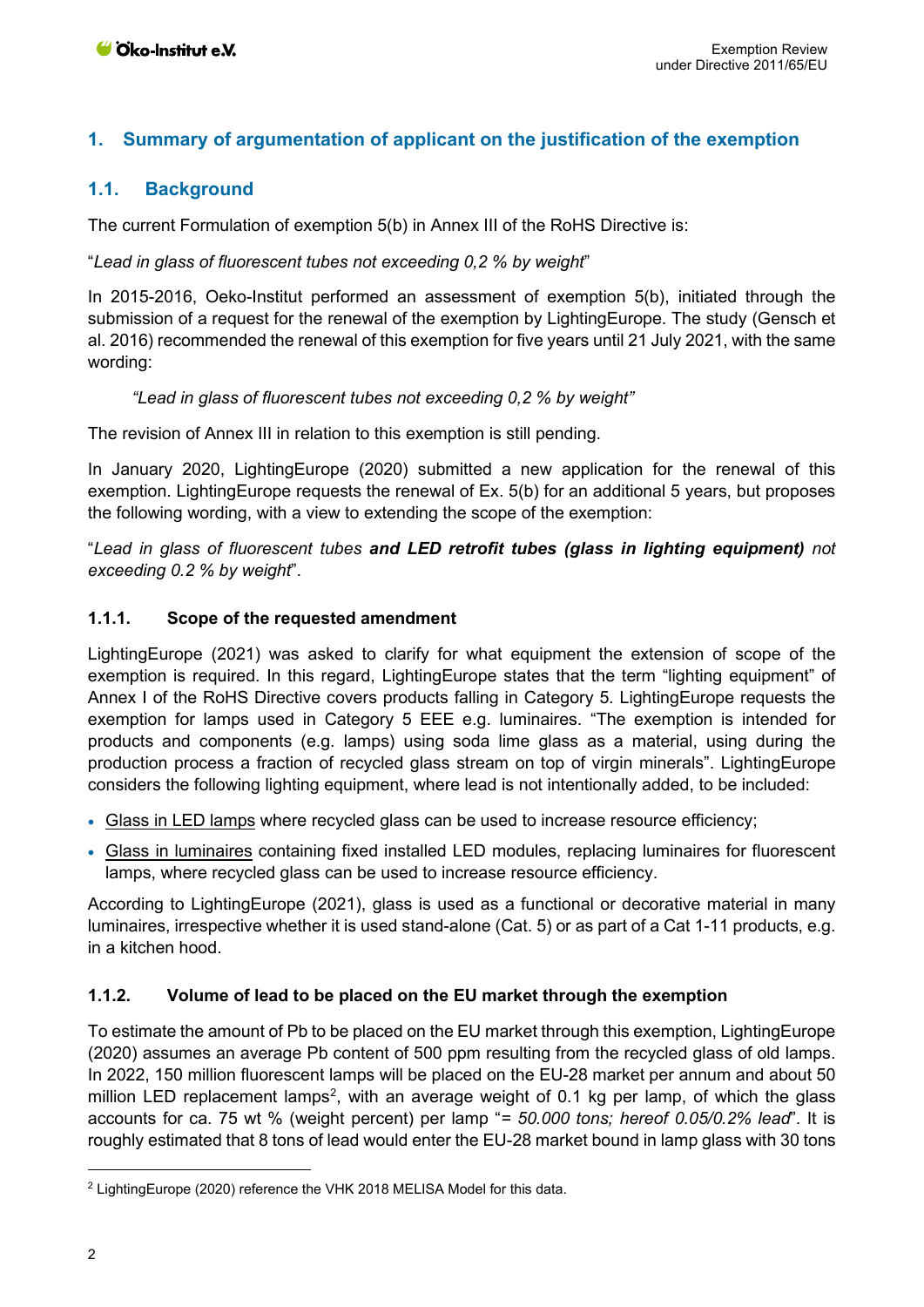being the worst case, assuming all lamp glass would contain 0.2% lead (which is stated to be an unrealistic assumption).

# **1.2. Technical description**

LightingEurope (2020) explains that lead (Pb) was used in the past for functional reasons in the production of glass for fluorescent tubes, and was contained in the glass at a concentration of up to 20%. Leaded glass is explained to have been easier to process in all steps of glass smelting and glass soldering, leading to lower failure amounts in the manufacture of fluorescent tubes. Pb, however, was successfully phased out and is no longer needed for functional purposes. Nonetheless, despite not being intentionally added, Pb is still present in the glass of fluorescent tubes due to the use of secondary glass recovered from the waste management of fluorescent tubes in the manufacture of new tubes. As this glass can contain differing amounts of Pb, a maximum content of 0.2 wt % Pb can be contained in the glass of fluorescent or LED retrofit tubes, though from internal measurements, most lamps do not exceed the threshold of 0.1 wt % in glass.

# **1.3. Applicant's justification for the requested exemption**

LightingEurope (2020) state that fluorescent lamps and LED retrofit tubes have a long lifetime. Seeing as lead in glass of fluorescent tubes was allowed in the EU until 2010 and is still allowed in most countries outside the EU (e.g. in China), lead-containing recycled glass can be expected to be available for the foreseeable long term, probably decades. Lead in the glass is said to be safe, as it will not leave the glass matrix under any circumstances.

### 1.3.1. **Availability of alternatives**

It can be understood that newly manufactured glass could be used as a substitute and would not have reliability limitations. The main argumentation is based on the environmental benefit of using recycled glass, resulting in the placing of Pb on the EU market through lamp glass.

#### *1.3.2.* **Environmental and health arguments**

According to LightingEurope (2020) the main justification for the exemption is that the use of recycled glass reduces the energy consumption required for glass production significantly, as the recycled glass amount needs up to 30% less energy for manufacture. Typically, in a glass production plant, 30 - 40 % recycled glass is used, whereas technically up to 80% is estimated to be possible. However, such high amounts require the recycled glass be nearly identical to the produced glass. Thus, the main source for the recycled glass is mainly glass from lamp recycling. The lead content (as well as mercury content) is measured regularly in the glass production plant.

LightingEurope (2020) expects a large amount of fluorescent lighting installations to be replaced in the coming years in light of the transition to LED installations. This might lead to a temporary increase in the Pb content in recycled glass. The exemption is to allow the use of glass recovered from these installations to be used in the manufacture of special purpose fluorescent lamps or for glass tubes for TLEDS. LightingEurope express concern that the denial of the exemption could lead to the limitation of the use of recycled glass for lamp glass production and thus to wasted glass, as well as to higher costs for ongoing product conformity assessments.

LightingEurope (2021) believes the exemption is important to fulfil increasing EU requirements for the use of recycled materials in new products, in the production process of glass added as a fraction to the virgin minerals stream, as well as to reduce energy consumption in glass production.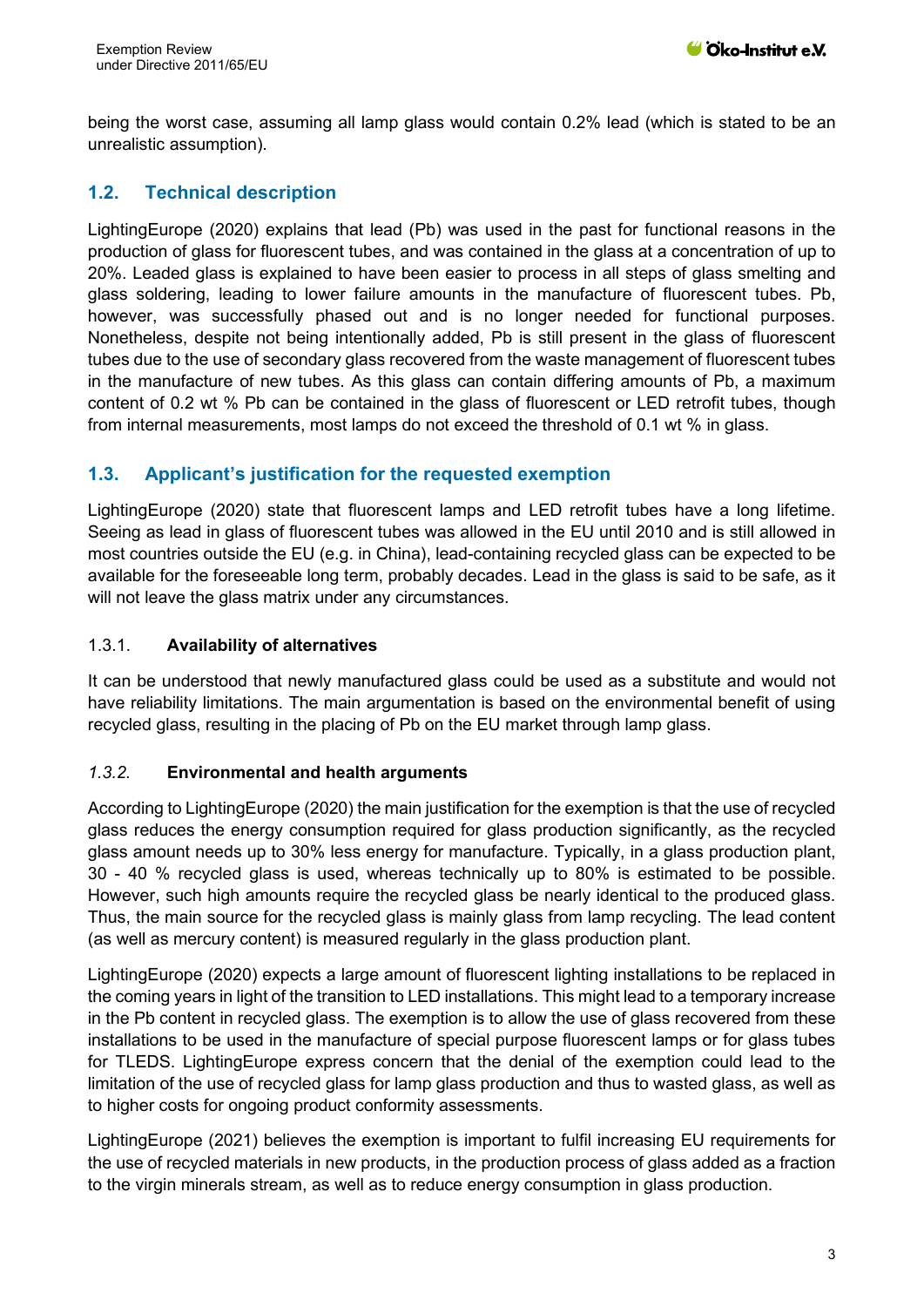Regarding the handling of lamps (and lamp glass) at end-of-life, LightingEurope (2021) explains that "*depending on the system in place in the different EU countries, lamps are either collected and handled in the same waste stream or in other countries, there is a separation. During treatment fluorescent lamps are usually separated from LED lamps especially LED lamps containing plastic tubes and covers. Whether the glass fractions are separated depends on the recycling technology applied. Irrespective of the process:*

- *The same glass tubes, consisting of a fraction of recycling materials are used for new fluorescent lamps, as well as for LED lamp glass;*
- *Most LED lamps are produced outside the EU. In the production countries, the ban of lead in lamp glass was introduced later or is not yet in force. Recycled glass batches containing lead are used in the production of lamp glass in those countries and added as a fraction to the virgin minerals stream in a furnace, increasing the risk of lead content levels in final glass tubes. The exemption is necessary to avoid the unnecessary scrapping of products in accordance with circular economy principles*".

### **2. Questions for stakeholders**

- 1. The applicant has requested an exemption, proposing the following wording formulation: *"Lead in glass of fluorescent tubes and LED retrofit tubes (glass in lighting equipment) not exceeding 0.2 % by weight" as opposed to the current wording "Lead in glass of fluorescent tubes not exceeding 0.2 % by weight"* 
	- a. Do you agree with the scope of the exemption as proposed by the applicant?
	- b. Please suggest an alternative wording and explain your proposal, if you do not agree with the proposed exemption wording.
	- c. Please explain why you either support the applicant's request or object to it. To support your views, please provide detailed technical argumentation / evidence in line with the criteria in Art. 5(1)(a) to support your statement.
- 2. LightingEurope (2021) states that "*With regard to "lead in glass of fluorescent tubes and LED retrofit tubes (glass in lighting equipment)", to the knowledge of LightingEurope, only soda lime glass is used*". Do you agree with the limitation of the exemption scope to soda lime glass? Please explain your view.
- 3. Please provide information concerning possible developments that may enable reduction at present or in the future, of *"lead in lamp glass"*;
	- a. In this respect, please explain if and how the amount of lead in lamp glass is expected to change over the next 10 years.
	- b. Please provide quantitative data as to application specifications to support your view.
- 4. Please provide any further information and/or data that you think is of importance to substantiate your views.